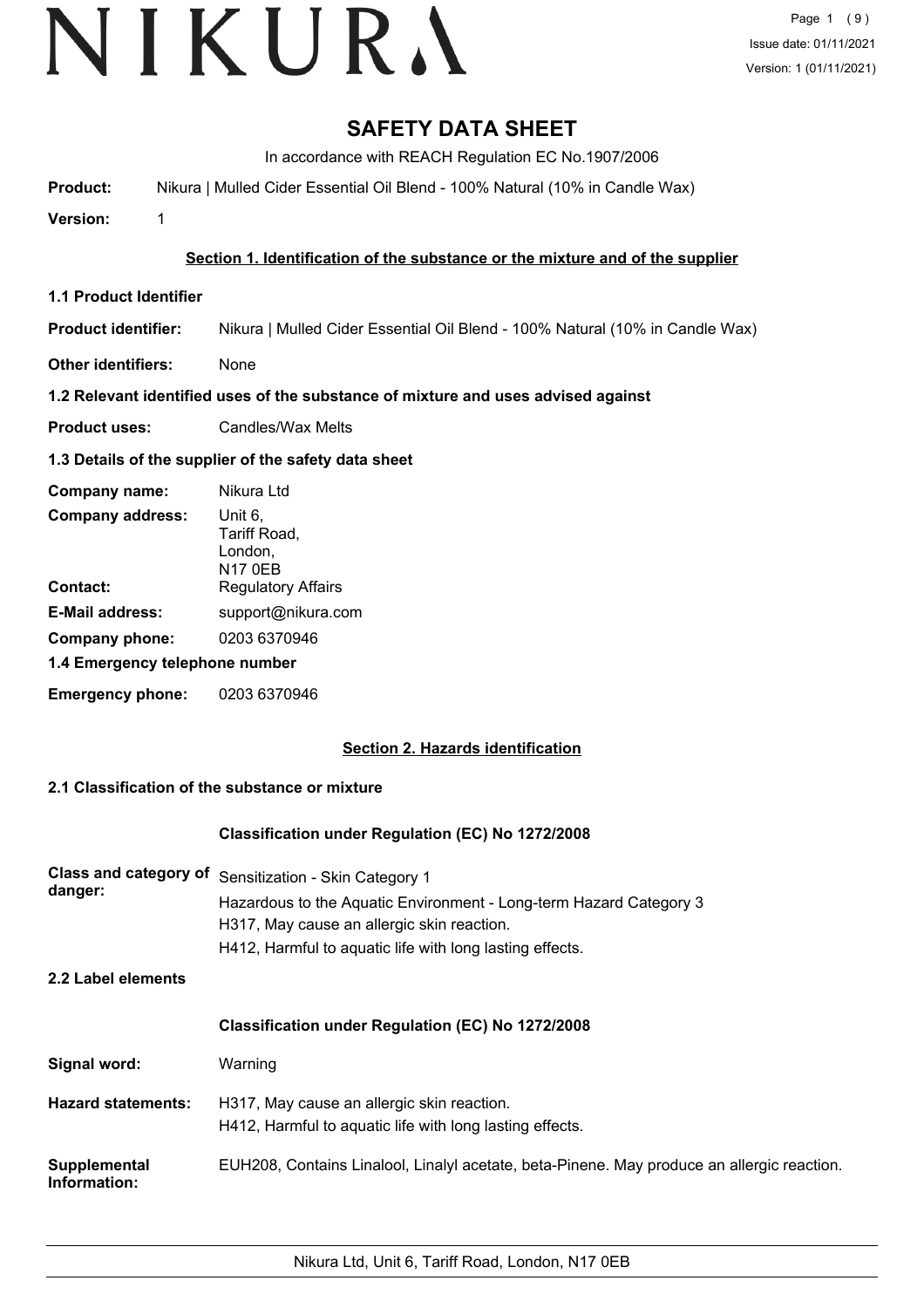### **SAFETY DATA SHEET**

In accordance with REACH Regulation EC No.1907/2006

**Product:** Nikura | Mulled Cider Essential Oil Blend - 100% Natural (10% in Candle Wax)

P261, Avoid breathing vapour or dust.

**Version:** 1

**Precautionary statements:**

P272, Contaminated work clothing should not be allowed out of the workplace. P273, Avoid release to the environment. P280, Wear protective gloves/eye protection/face protection. P302/352, IF ON SKIN: Wash with plenty of soap and water. P333/313, If skin irritation or rash occurs: Get medical advice/attention.

P363, Wash contaminated clothing before reuse.

P501, Dispose of contents/container to approved disposal site, in accordance with local regulations.



#### **2.3 Other hazards**

**Other hazards:** None

**Section 3. Composition / information on ingredients**

#### **3.2 Mixtures**

#### **Contains:**

| Name                    | <b>CAS</b> | <b>EC</b> | <b>REACH Registration</b><br>No. | $\%$  | <b>Classification for</b><br>(CLP) 1272/2008                                                                                            |
|-------------------------|------------|-----------|----------------------------------|-------|-----------------------------------------------------------------------------------------------------------------------------------------|
| ld-Limonene             | 5989-27-5  | 227-813-5 |                                  | 5.04% | Flam. Lig. 3-Skin Irrit.<br>2-Skin Sens. 1B-Asp.<br>Tox 1-Aquatic Acute 1-<br>Aquatic Chronic 3;<br>H226-H304-H315-<br>H317-H400-H412.- |
| <b>I</b> trans-Anethole | 4180-23-8  | 224-052-0 |                                  | 1.50% | Skin Sens. 1B;H317,-                                                                                                                    |
| Linalyl acetate         | 115-95-7   | 204-116-4 |                                  | 0.97% | Skin Irrit, 2-Skin Sens.<br>1B;H315-H317.-                                                                                              |
| Linalool                | 78-70-6    | 201-134-4 |                                  | 0.42% | Skin Irrit. 2-Eye Irrit. 2-<br>Skin Sens. 1B;H315-<br>lH317-H319.-                                                                      |
| Cinnamaldehyde          | 104-55-2   | 203-213-9 |                                  | 0.34% | Acute Tox, 4-Skin Irrit.<br>2-Eye Irrit. 2-Skin<br>Sens. 1A-Aquatic<br>Chronic 3; H312-H315-<br>H317-H319-H412.-                        |
| p-Mentha-1,4-diene      | 99-85-4    | 202-794-6 |                                  | 0.22% | Flam. Lig. 3-Repr. 2-<br>Asp. Tox 1;H226-H304-<br>H361.-                                                                                |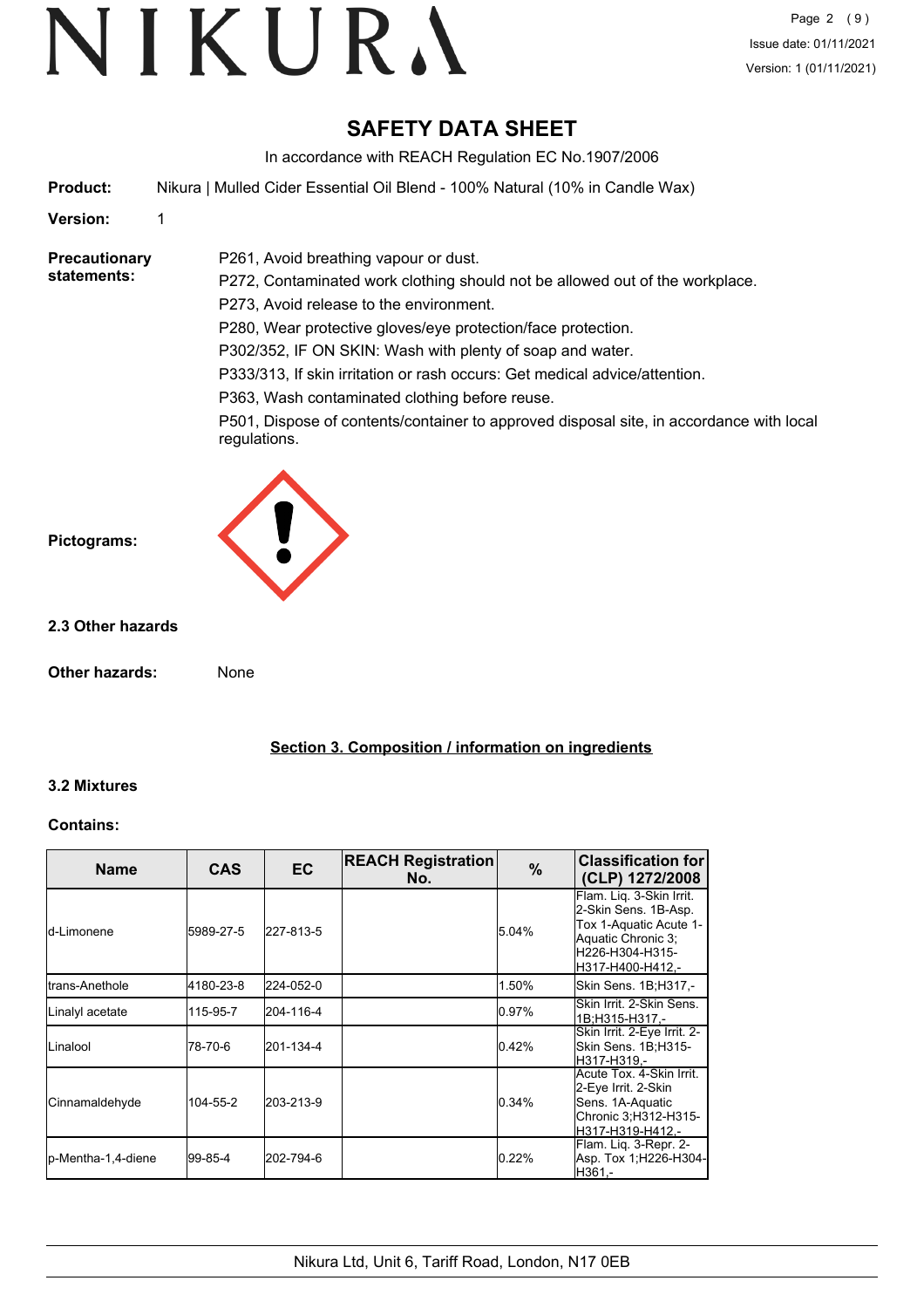# VIKURA

### **SAFETY DATA SHEET**

In accordance with REACH Regulation EC No.1907/2006

**Product:** Nikura | Mulled Cider Essential Oil Blend - 100% Natural (10% in Candle Wax)

#### **Version:** 1

| Ibeta-Pinene | 127-91-3 | 204-872-5 | 0.21% | Flam. Lig. 3-Skin Irrit.<br>2-Skin Sens. 1B-Asp.<br>Tox 1-Aquatic Acute 1-<br>Aquatic Chronic 1:<br>H226-H304-H315-<br>H317-H410.-      |
|--------------|----------|-----------|-------|-----------------------------------------------------------------------------------------------------------------------------------------|
| Myrcene      | 123-35-3 | 204-622-5 | 0.11% | Flam. Lig. 3-Skin Irrit.<br>2-Eye Irrit. 2-Asp. Tox<br>1-Aquatic Acute 1-<br>Aquatic Chronic 2;<br>H226-H304-H315-<br>IH319-H400-H411.- |

#### **Substances with Community workplace exposure limits:**

Not Applicable

**Substances that are persistent, bioaccumulative and toxic or very persistent and very bioaccumulative, greater than 0.1%:**

Not Applicable

#### **Section 4. First-aid measures**

#### **4.1 Description of first aid measures**

| Inhalation:           | Remove from exposure site to fresh air, keep at rest, and obtain medical attention.          |
|-----------------------|----------------------------------------------------------------------------------------------|
| Eye exposure:         | Flush immediately with water for at least 15 minutes. Contact physician if symptoms persist. |
| <b>Skin exposure:</b> | IF ON SKIN: Wash with plenty of soap and water.                                              |
| Ingestion:            | Rinse mouth with water and obtain medical attention.                                         |

#### **4.2 Most important symptoms and effects, both acute and delayed**

May cause an allergic skin reaction.

#### **4.3 Indication of any immediate medical attention and special treatment needed**

None expected, see Section 4.1 for further information.

#### **SECTION 5: Firefighting measures**

#### **5.1 Extinguishing media**

Suitable media: Carbon dioxide, Dry chemical, Foam.

#### **5.2 Special hazards arising from the substance or mixture**

In case of fire, may be liberated: Carbon monoxide, Unidentified organic compounds.

#### **5.3 Advice for fire fighters:**

In case of insufficient ventilation, wear suitable respiratory equipment.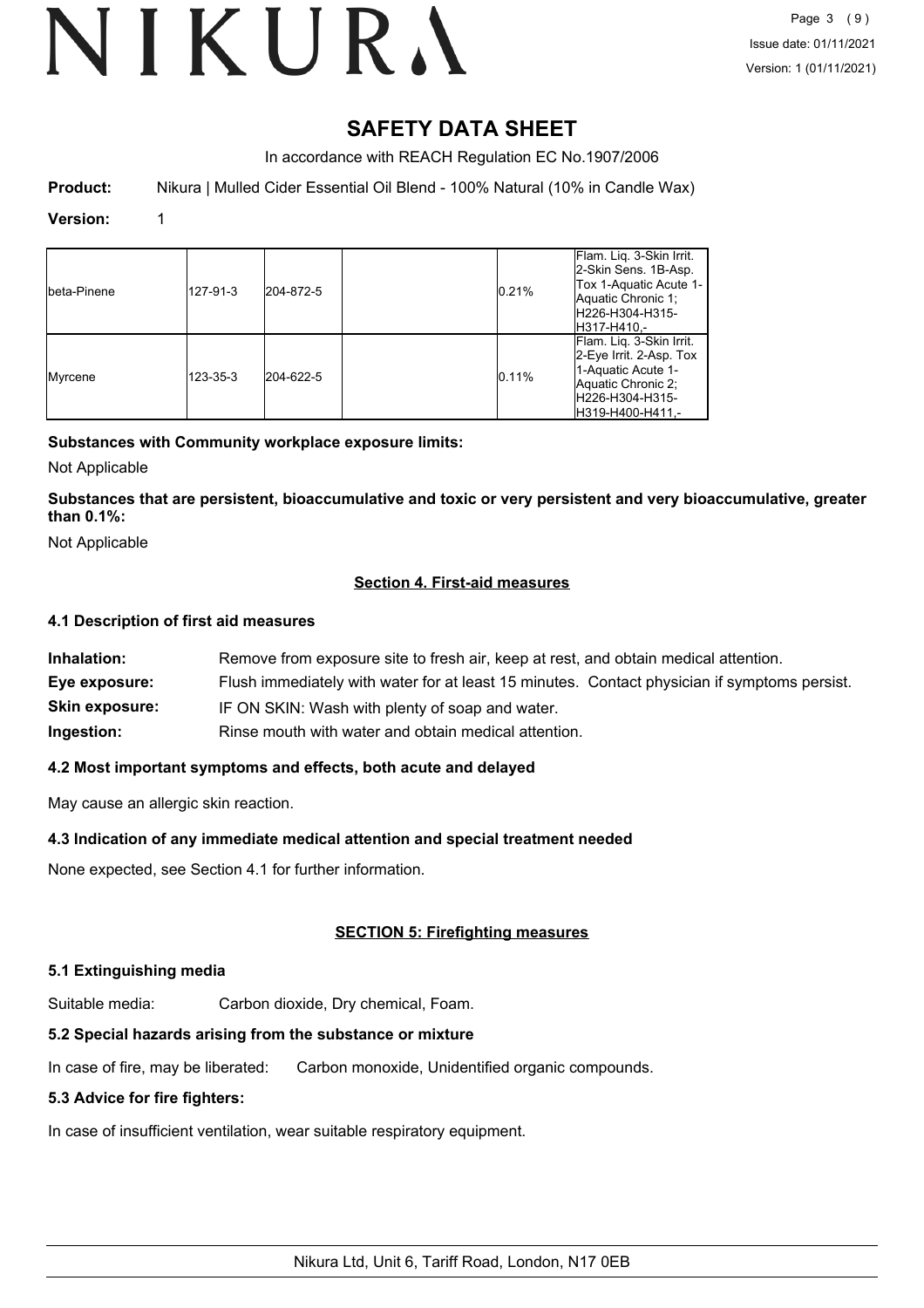## VIKURA

### **SAFETY DATA SHEET**

In accordance with REACH Regulation EC No.1907/2006

**Product:** Nikura | Mulled Cider Essential Oil Blend - 100% Natural (10% in Candle Wax)

**Version:** 1

#### **Section 6. Accidental release measures**

#### **6.1 Personal precautions, protective equipment and emergency procedures:**

Avoid inhalation. Avoid contact with skin and eyes. See protective measures under Section 7 and 8.

#### **6.2 Environmental precautions:**

Keep away from drains, surface and ground water, and soil.

#### **6.3 Methods and material for containment and cleaning up:**

Remove ignition sources. Provide adequate ventilation. Avoid excessive inhalation of vapours. Contain spillage immediately by use of sand or inert powder. Dispose of according to local regulations.

#### **6.4 Reference to other sections:**

Also refer to sections 8 and 13.

#### **Section 7. Handling and storage**

#### **7.1 Precautions for safe handling:**

Keep away from heat, sparks, open flames and hot surfaces. - No smoking. Use personal protective equipment as required. Use in accordance with good manufacturing and industrial hygiene practices. Use in areas with adequate ventilation Do not eat, drink or smoke when using this product.

#### **7.2 Conditions for safe storage, including any incompatibilities:**

Store in a well-ventilated place. Keep container tightly closed. Keep cool. Ground/bond container and receiving equipment. Use explosion-proof electrical, ventilating and lighting equipment. Use only non-sparking tools. Take precautionary measures against static discharge.

#### **7.3 Specific end use(s):**

Candles/Wax Melts: Use in accordance with good manufacturing and industrial hygiene practices.

#### **Section 8. Exposure controls/personal protection**

#### **8.1 Control parameters**

Workplace exposure limits: Not Applicable

#### **8.2 Exposure Controls**

#### **Eye / Skin Protection**

Wear protective gloves/eye protection/face protection

#### **Respiratory Protection**

Under normal conditions of use and where adequate ventilation is available to prevent build up of excessive vapour, this material should not require special engineering controls. However, in conditions of high or prolonged use, or high temperature or other conditions which increase exposure, the following engineering controls can be used to minimise exposure to personnel: a) Increase ventilation of the area with local exhaust ventilation. b) Personnel can use an approved, appropriately fitted respirator with organic vapour cartridge or canisters and particulate filters. c) Use closed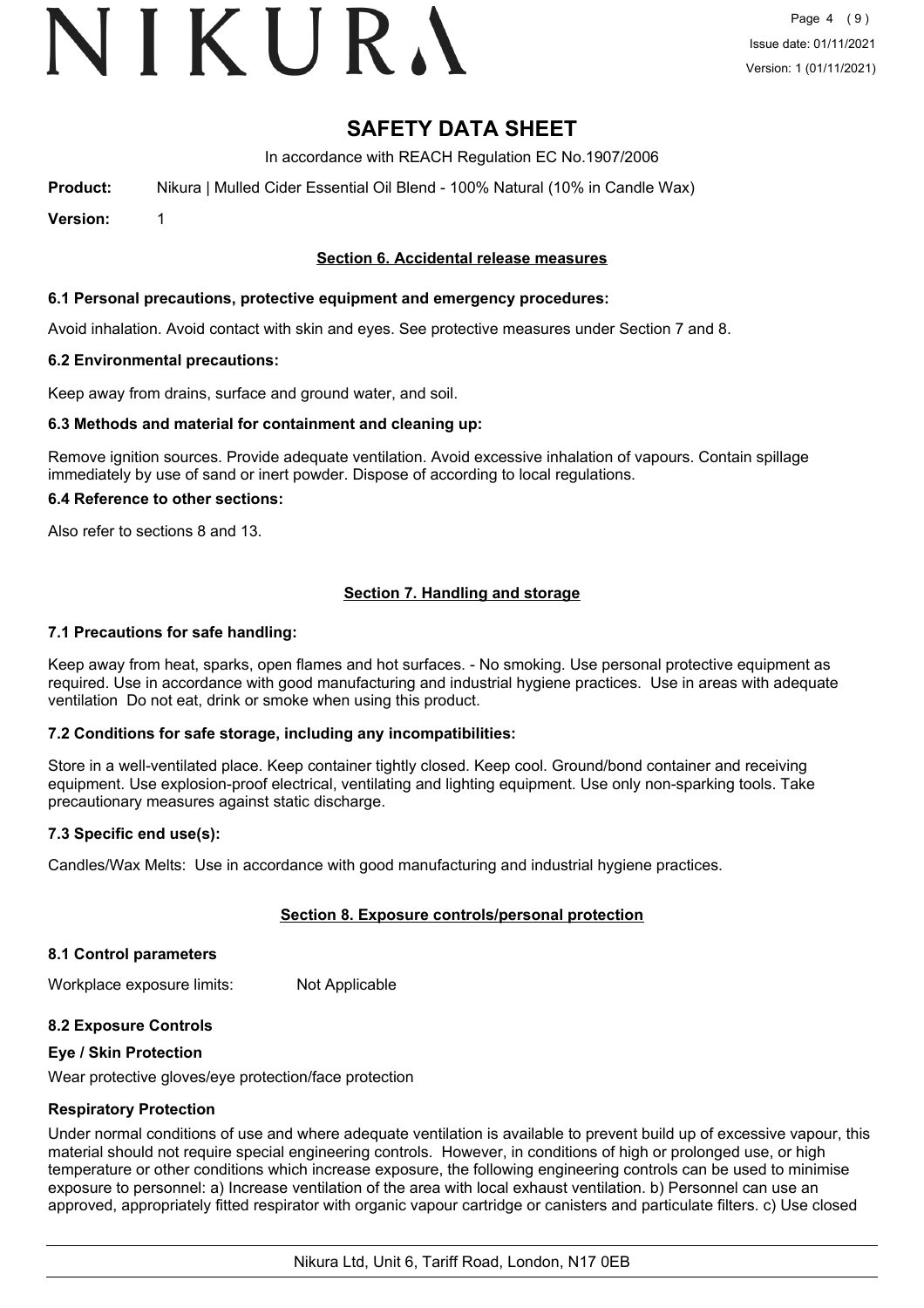Page 5 (9) Issue date: 01/11/2021 Version: 1 (01/11/2021)

### **SAFETY DATA SHEET**

In accordance with REACH Regulation EC No.1907/2006

**Product:** Nikura | Mulled Cider Essential Oil Blend - 100% Natural (10% in Candle Wax)

**Version:** 1

systems for transferring and processing this material.

Also refer to Sections 2 and 7.

#### **Section 9. Physical and chemical properties**

#### **9.1 Information on basic physical and chemical properties**

| Appearance:                                   | Not determined                               |
|-----------------------------------------------|----------------------------------------------|
| Odour:                                        | Not determined                               |
| <b>Odour threshold:</b>                       | Not determined                               |
| pH:                                           | Not determined                               |
| Melting point / freezing point:               | Not determined                               |
| Initial boiling point / range:                | Not determined                               |
| <b>Flash point:</b>                           | > 200 °C                                     |
| <b>Evaporation rate:</b>                      | Not determined                               |
| Flammability (solid, gas):                    | Not determined                               |
| Upper/lower flammability or explosive limits: | Product does not present an explosion hazard |
| Vapour pressure:                              | Not determined                               |
| Vapour density:                               | Not determined                               |
| <b>Relative density:</b>                      | Not determined                               |
| Solubility(ies):                              | Not determined                               |
| Partition coefficient: n-octanol/water:       | Not determined                               |
| <b>Auto-ignition temperature:</b>             | Not determined                               |
| <b>Decomposition temperature:</b>             | Not determined                               |
| <b>Viscosity:</b>                             | Not determined                               |
| <b>Explosive properties:</b>                  | Not expected                                 |
| <b>Oxidising properties:</b>                  | Not expected                                 |
| 9.2 Other information:                        | None available                               |

#### **Section 10. Stability and reactivity**

#### **10.1 Reactivity:**

Presents no significant reactivity hazard, by itself or in contact with water.

#### **10.2 Chemical stability:**

Good stability under normal storage conditions.

#### **10.3 Possibility of hazardous reactions:**

Not expected under normal conditions of use.

#### **10.4 Conditions to avoid:**

Avoid extreme heat.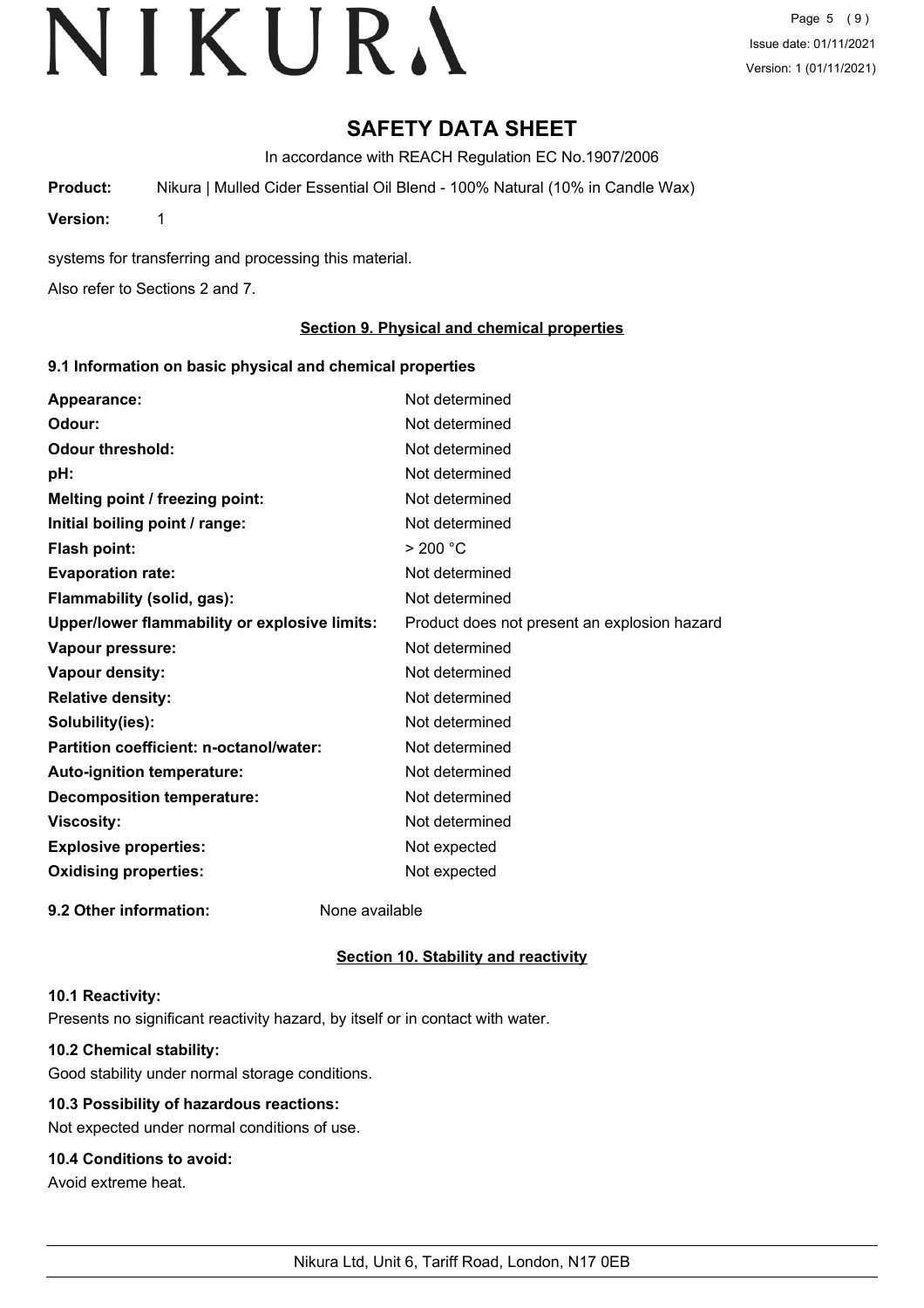### **SAFETY DATA SHEET**

In accordance with REACH Regulation EC No.1907/2006

**Product:** Nikura | Mulled Cider Essential Oil Blend - 100% Natural (10% in Candle Wax)

**Version:** 1

#### **10.5 Incompatible materials:**

Avoid contact with strong acids, alkalis or oxidising agents.

#### **10.6 Hazardous decomposition products:**

Not expected.

#### **Section 11. Toxicological information**

#### **11.1 Information on toxicological effects**

This mixture has not been tested as a whole for health effects. The health effects have been calculated using the methods outlined in Regulation (EC) No 1272/2008 (CLP).

| <b>Acute Toxicity:</b>                    | Based on available data the classification criteria are not met. |
|-------------------------------------------|------------------------------------------------------------------|
| <b>Acute Toxicity Oral</b>                | >5000                                                            |
| <b>Acute Toxicity Dermal</b>              | Not Applicable                                                   |
| <b>Acute Toxicity Inhalation</b>          | Not Available                                                    |
| <b>Skin corrosion/irritation:</b>         | Based on available data the classification criteria are not met. |
| Serious eye damage/irritation:            | Based on available data the classification criteria are not met. |
| <b>Respiratory or skin sensitisation:</b> | Sensitization - Skin Category 1                                  |
| Germ cell mutagenicity:                   | Based on available data the classification criteria are not met. |
| Carcinogenicity:                          | Based on available data the classification criteria are not met. |
| <b>Reproductive toxicity:</b>             | Based on available data the classification criteria are not met. |
| <b>STOT-single exposure:</b>              | Based on available data the classification criteria are not met. |
| <b>STOT-repeated exposure:</b>            | Based on available data the classification criteria are not met. |
| <b>Aspiration hazard:</b>                 | Based on available data the classification criteria are not met. |

**Information about hazardous ingredients in the mixture**

Not Applicable

Refer to Sections 2 and 3 for additional information.

#### **Section 12. Ecological information**

#### **12.1 Toxicity:**

Harmful to aquatic life with long lasting effects.

| 12.2 Persistence and degradability: | Not available |
|-------------------------------------|---------------|
| 12.3 Bioaccumulative potential:     | Not available |
| 12.4 Mobility in soil:              | Not available |

**12.5 Results of PBT and vPvB assessment:**

This substance does not meet the PBT/vPvB criteria of REACH, annex XIII.

**12.6 Other adverse effects:** Not available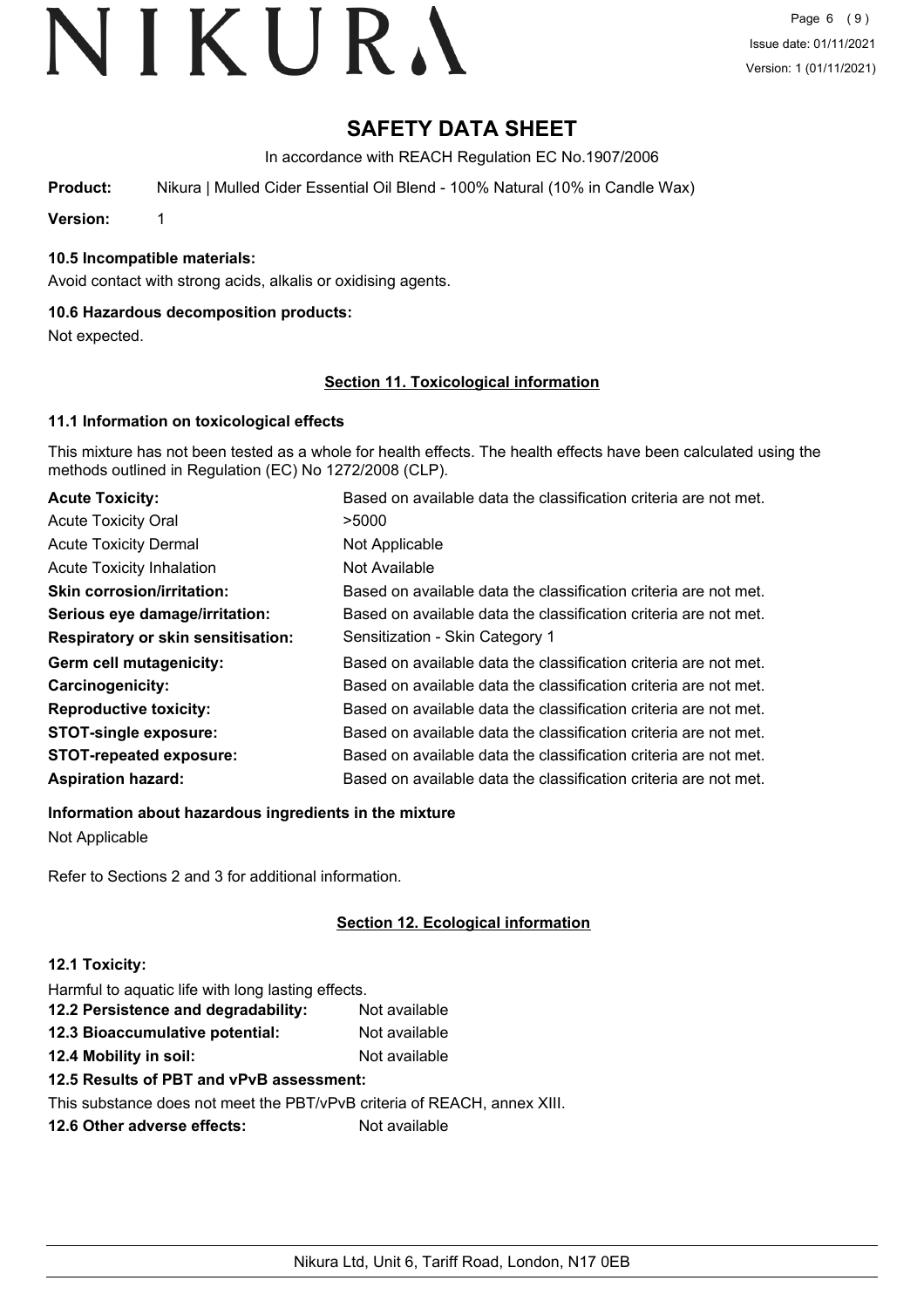Page 7 (9) Issue date: 01/11/2021 Version: 1 (01/11/2021)

### **SAFETY DATA SHEET**

In accordance with REACH Regulation EC No.1907/2006

**Product:** Nikura | Mulled Cider Essential Oil Blend - 100% Natural (10% in Candle Wax)

**Version:** 1

#### **Section 13. Disposal considerations**

#### **13.1 Waste treatment methods:**

Dispose of in accordance with local regulations. Avoid disposing into drainage systems and into the environment. Empty containers should be taken to an approved waste handling site for recycling or disposal.

#### **Section 14. Transport information**

| 14.1 UN number:                                                               | Not classified                              |
|-------------------------------------------------------------------------------|---------------------------------------------|
| 14.2 UN Proper Shipping Name:                                                 | ۰                                           |
| 14.3 Transport hazard class(es):                                              | Not classified                              |
| <b>Sub Risk:</b>                                                              | Not classified                              |
| 14.4. Packing Group:                                                          | Not classified                              |
| <b>14.5 Environmental hazards:</b>                                            | Not environmentally hazardous for transport |
| 14.6 Special precautions for user:                                            | None additional                             |
| 14.7 Transport in bulk according to Annex II of MARPOL73/78 and the IBC Code: |                                             |

Not classified

#### **Section 15. Regulatory information**

#### **15.1 Safety, health and environmental regulations/legislation specific for the substance or mixture** None additional

#### **15.2 Chemical Safety Assessment**

A Chemical Safety Assessment has not been carried out for this product.

|                                 | Section 16. Other information |
|---------------------------------|-------------------------------|
| <b>Concentration % Limits:</b>  | EH C3=95.54% SS 1=19.82%      |
| <b>Total Fractional Values:</b> | EH C3=1.05 SS 1=5.04          |
| Key to revisions:               |                               |

Not applicable

#### **Key to abbreviations:**

| <b>Abbreviation</b> | <b>Meaning</b>                                                     |
|---------------------|--------------------------------------------------------------------|
| Acute Tox, 4        | Acute Toxicity - Dermal Category 4                                 |
| Aquatic Acute 1     | Hazardous to the Aquatic Environment - Acute Hazard Category 1     |
| Aquatic Chronic 1   | Hazardous to the Aquatic Environment - Long-term Hazard Category 1 |
| Aquatic Chronic 2   | Hazardous to the Aquatic Environment - Long-term Hazard Category 2 |
| Aquatic Chronic 3   | Hazardous to the Aquatic Environment - Long-term Hazard Category 3 |
| Asp. Tox 1          | <b>Aspiration Hazard Category 1</b>                                |
| Eve Irrit. 2        | Eye Damage / Irritation Category 2                                 |
| Flam. Liq. 3        | Flammable Liquid, Hazard Category 3                                |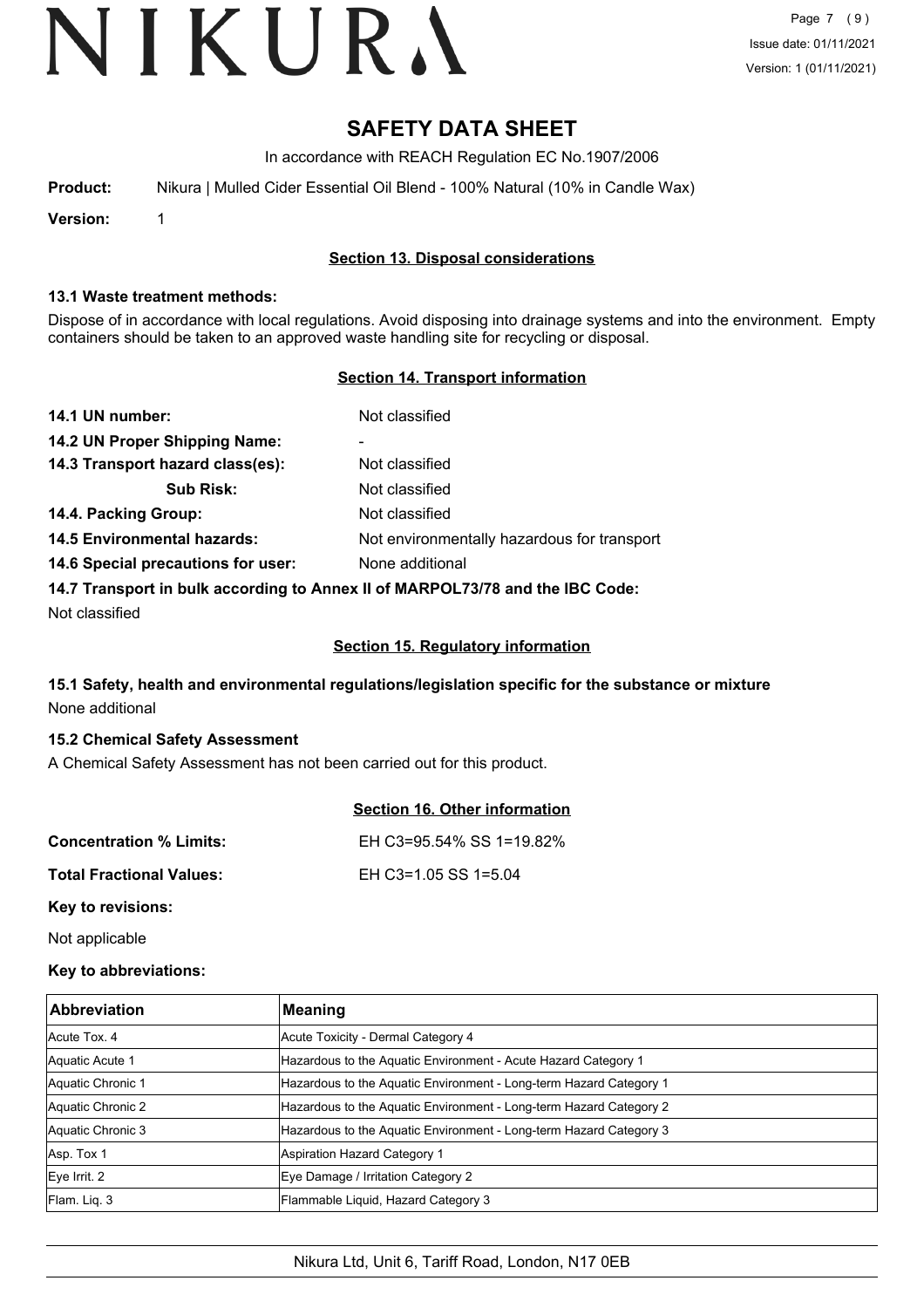### **SAFETY DATA SHEET**

In accordance with REACH Regulation EC No.1907/2006

**Product:** Nikura | Mulled Cider Essential Oil Blend - 100% Natural (10% in Candle Wax)

#### **Version:** 1

| H226             | Flammable liquid and vapour.                                                                                                        |
|------------------|-------------------------------------------------------------------------------------------------------------------------------------|
| H304             | May be fatal if swallowed and enters airways.                                                                                       |
| H312             | Harmful in contact with skin.                                                                                                       |
| H315             | Causes skin irritation.                                                                                                             |
| H317             | May cause an allergic skin reaction.                                                                                                |
| H319             | Causes serious eye irritation.                                                                                                      |
| H361             | Suspected of damaging fertility or the unborn child (exposure route).                                                               |
| H400             | Very toxic to aquatic life.                                                                                                         |
| H410             | Very toxic to aquatic life with long lasting effects.                                                                               |
| H411             | Toxic to aquatic life with long lasting effects.                                                                                    |
| H412             | Harmful to aquatic life with long lasting effects.                                                                                  |
| P202             | Do not handle until all safety precautions have been read and understood.                                                           |
| P210             | Keep away from heat, sparks, open flames and hot surfaces. - No smoking.                                                            |
| P233             | Keep container tightly closed.                                                                                                      |
| P240             | Ground/bond container and receiving equipment.                                                                                      |
| P241             | Use explosion-proof electrical, ventilating and lighting equipment.                                                                 |
| P242             | Use only non-sparking tools.                                                                                                        |
| P243             | Take precautionary measures against static discharge.                                                                               |
| P261             | Avoid breathing vapour or dust.                                                                                                     |
| P <sub>264</sub> | Wash hands and other contacted skin thoroughly after handling.                                                                      |
| P272             | Contaminated work clothing should not be allowed out of the workplace.                                                              |
| P273             | Avoid release to the environment.                                                                                                   |
| P280             | Wear protective gloves/eye protection/face protection.                                                                              |
| P301/310         | IF SWALLOWED: Immediately call a POISON CENTER or doctor/physician.                                                                 |
| P302/352         | IF ON SKIN: Wash with plenty of soap and water.                                                                                     |
| P303/361/353     | IF ON SKIN (or hair): Remove/take off immediately all contaminated clothing. Rinse skin with water/shower.                          |
| P305/351/338     | IF IN EYES: Rinse cautiously with water for several minutes. Remove contact lenses, if present and easy to<br>do. Continue rinsing. |
| P308/313         | IF exposed or concerned: Get medical advice/attention.                                                                              |
| P312             | Call a POISON CENTRE or doctor/physician if you feel unwell.                                                                        |
| P331             | Do not induce vomiting.                                                                                                             |
| P332/313         | If skin irritation occurs: Get medical advice/attention.                                                                            |
| P333/313         | If skin irritation or rash occurs: Get medical advice/attention.                                                                    |
| P337/313         | If eye irritation persists: Get medical advice/attention.                                                                           |
| P362             | Take off contaminated clothing and wash before reuse.                                                                               |
| P363             | Wash contaminated clothing before reuse.                                                                                            |
| P370/378         | In case of fire: Use carbon dioxide, dry chemical, foam for extinction.                                                             |
| P391             | Collect spillage.                                                                                                                   |
| P403/235         | Store in a well-ventilated place. Keep cool.                                                                                        |
| P405             | Store locked up.                                                                                                                    |
| P501             | Dispose of contents/container to approved disposal site, in accordance with local regulations.                                      |
| Repr. 2          | Toxic to Reproduction Category 2                                                                                                    |